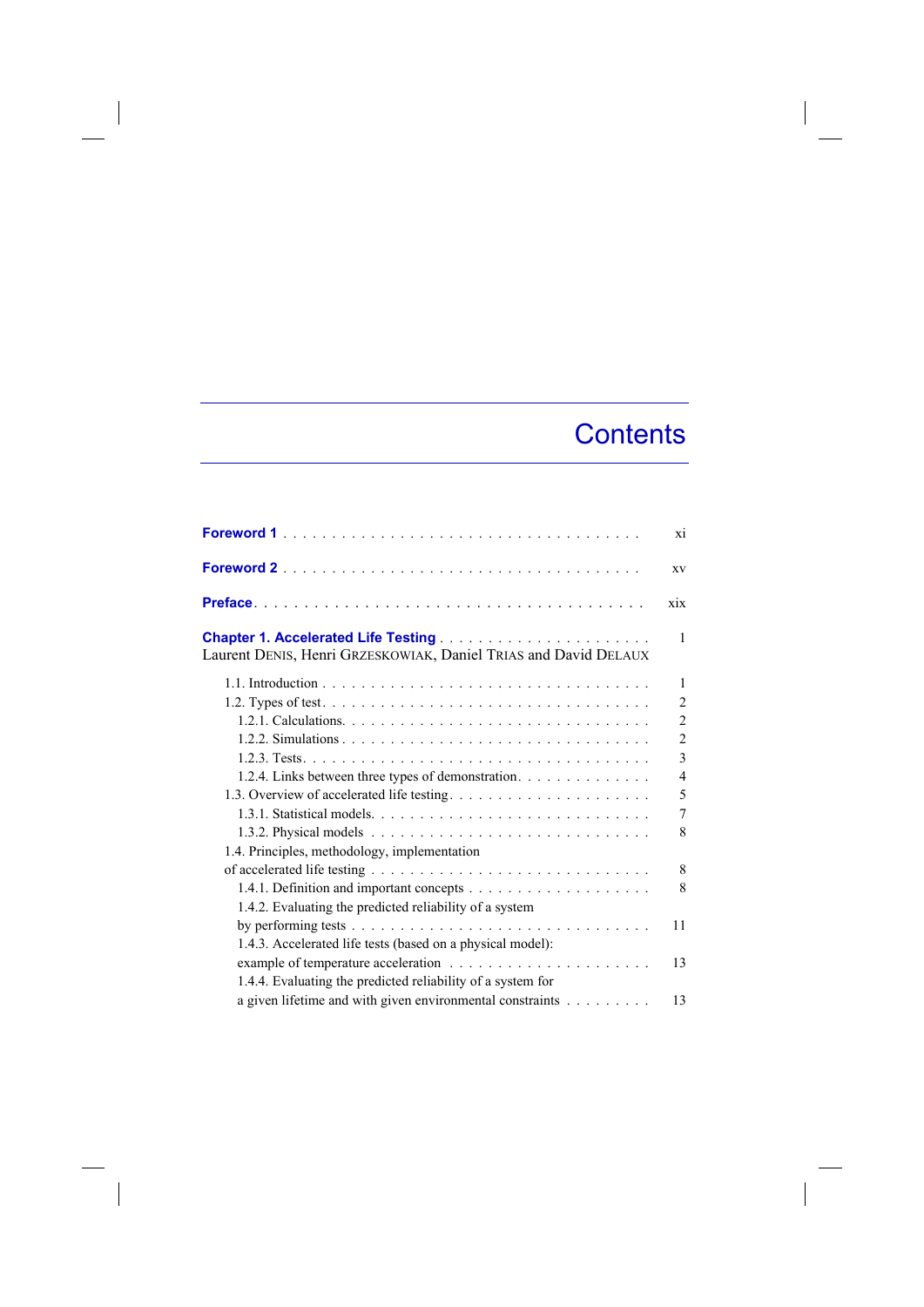## vi Reliability of High-Power Mechatronic Systems 2

| 1.4.5. Damp heat                                                                                                     | 15  |
|----------------------------------------------------------------------------------------------------------------------|-----|
|                                                                                                                      | 16  |
|                                                                                                                      | 17  |
| 1.4.8. Reliability assessment to find wear-related failure mechanisms                                                | 17  |
|                                                                                                                      | 18  |
| 1.5. Methods and tools for exploiting accelerated life tests                                                         | 19  |
|                                                                                                                      | 19  |
|                                                                                                                      | 20  |
|                                                                                                                      | 24  |
|                                                                                                                      | 27  |
|                                                                                                                      | 31  |
| 1.6. Phases in the construction of a reliability validation plan                                                     | 36  |
|                                                                                                                      | 38  |
|                                                                                                                      | 38  |
| 1.7.2. Development of a climate corrosion test for                                                                   |     |
|                                                                                                                      | 42  |
|                                                                                                                      | 51  |
|                                                                                                                      | 52  |
|                                                                                                                      | 52  |
|                                                                                                                      |     |
| <b>Chapter 2. Highly Accelerated Testing Acceleration Chapter 2. Highly Accelerated Testing Acceleration Chapter</b> | 57  |
| Henri GRZESKOWIAK, Tony LHOMMEAU and David DELAUX                                                                    |     |
| 2.1. Introduction to highly accelerated testing                                                                      | 57  |
|                                                                                                                      | 58  |
|                                                                                                                      | 59  |
|                                                                                                                      | 62  |
| 2.1.4. Types of products for which highly accelerated                                                                |     |
|                                                                                                                      | 65  |
|                                                                                                                      | 68  |
| 2.1.6. Types of defects triggered by HALT tests                                                                      | 71  |
| 2.1.7. Analysis of tests by a HALT machine with                                                                      |     |
| pneumatic hammers: special features and inherent precautions                                                         | 81  |
| 2.2. Comparison of HALT versus ALT testing by fatigue                                                                | 87  |
|                                                                                                                      | 88  |
| 2.2.2. Automobile case study: breakage of a converter/inverter                                                       | 92  |
| 2.3. Comparison of accelerated life tests and highly accelerated tests                                               | 103 |
|                                                                                                                      | 104 |
|                                                                                                                      | 105 |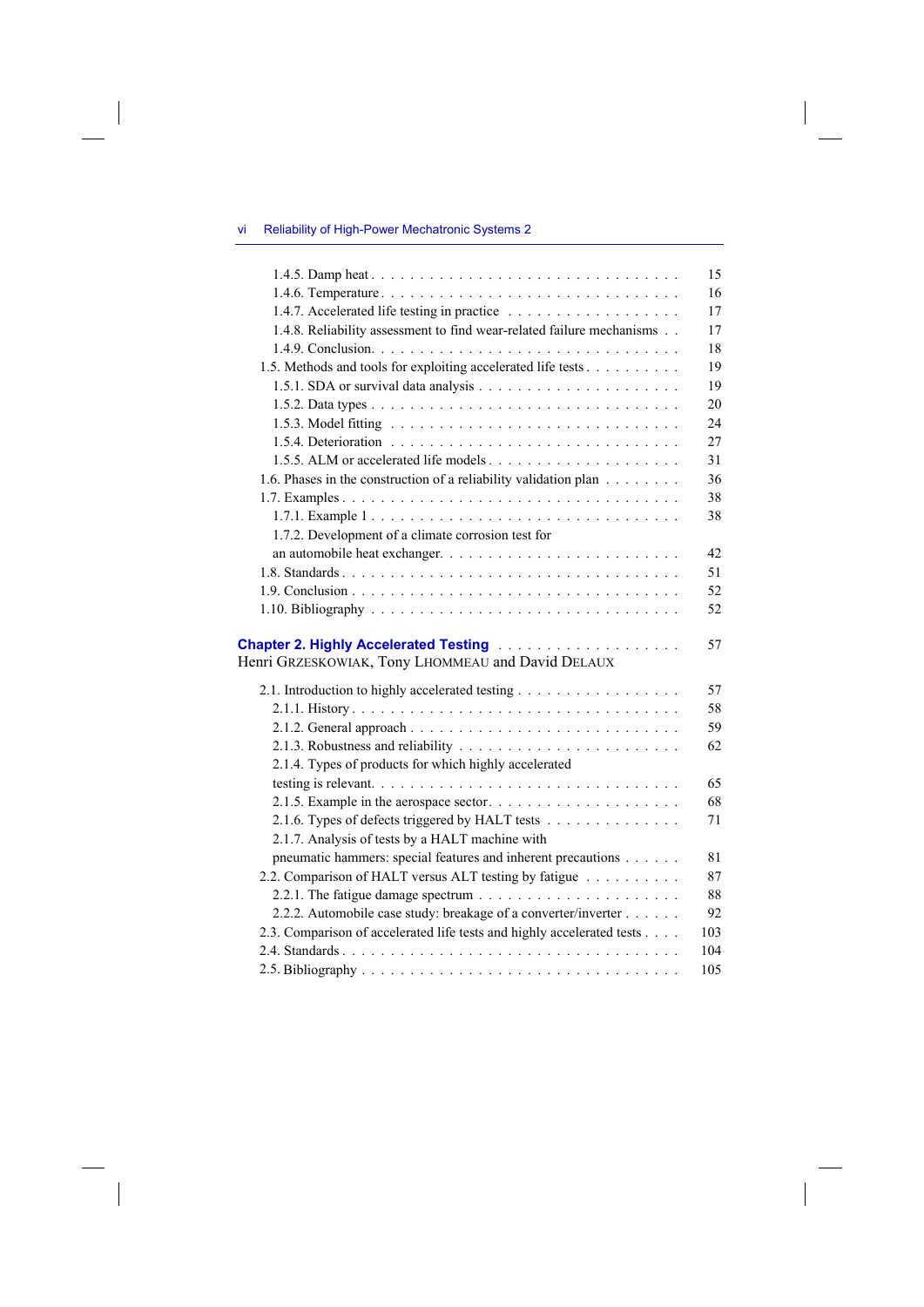|                 | VII |
|-----------------|-----|
| <b>Contents</b> |     |
|                 |     |

| Jean-François GOUPY, Philippe EUDELINE,<br>Sébastien BOILEAU and Tarik AIT-YOUNES |     |
|-----------------------------------------------------------------------------------|-----|
|                                                                                   | 109 |
| 3.2. Characteristics of aluminum capacitors with                                  |     |
|                                                                                   | 110 |
|                                                                                   | 110 |
|                                                                                   | 112 |
|                                                                                   | 112 |
|                                                                                   | 113 |
|                                                                                   | 114 |
|                                                                                   | 115 |
|                                                                                   | 115 |
|                                                                                   | 115 |
| 3.3.3. Measuring the dimensions of capacitor's case                               | 116 |
|                                                                                   | 116 |
|                                                                                   | 117 |
|                                                                                   | 117 |
|                                                                                   | 117 |
|                                                                                   | 118 |
|                                                                                   | 119 |
|                                                                                   | 119 |
|                                                                                   | 120 |
|                                                                                   | 122 |
|                                                                                   | 124 |
|                                                                                   | 126 |
|                                                                                   | 130 |
|                                                                                   | 130 |
|                                                                                   | 130 |
|                                                                                   | 132 |
|                                                                                   | 134 |
| 3.8. Appendix: notice aluminum electrolytic capacitor.                            | 135 |
|                                                                                   | 136 |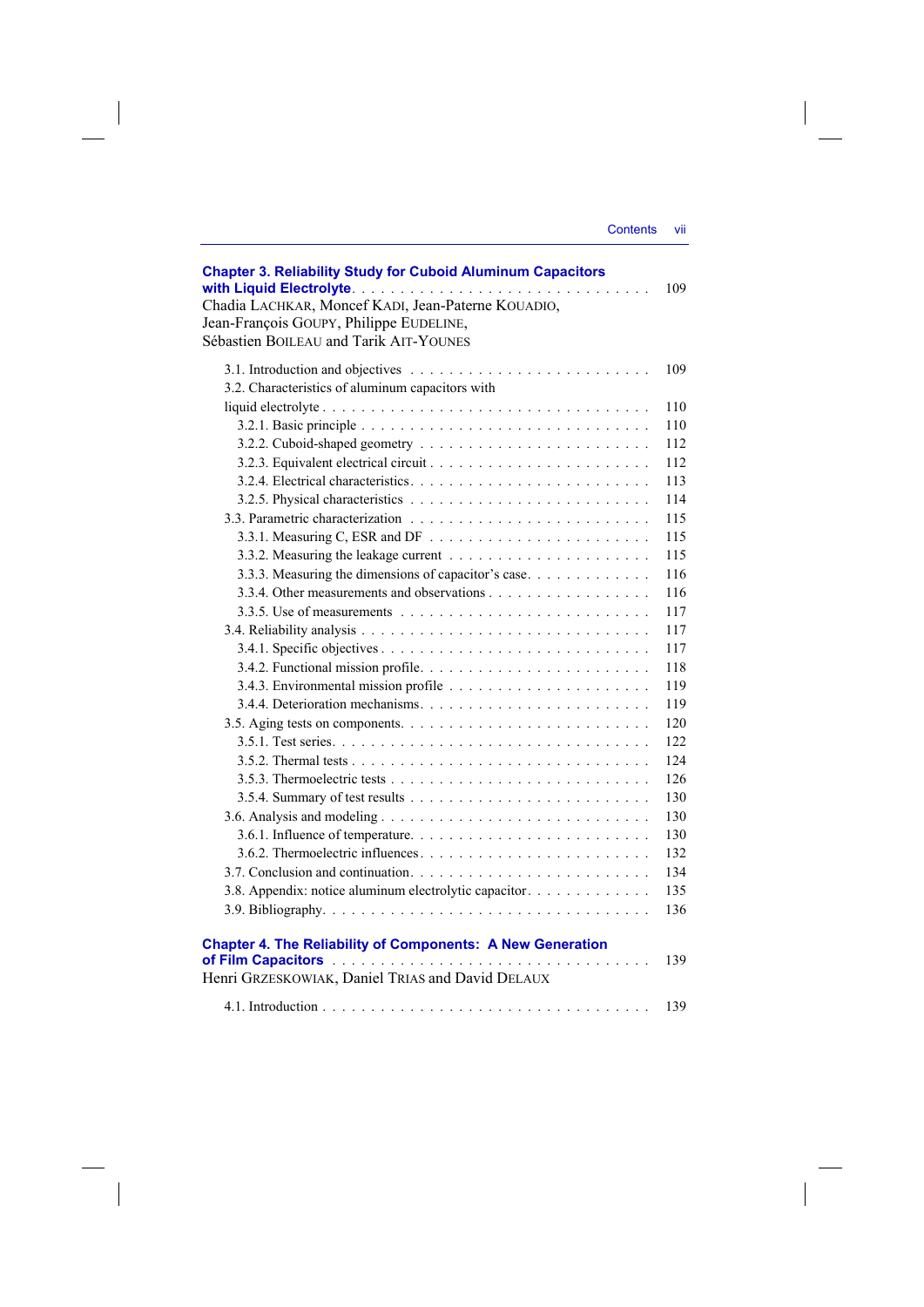## viii Reliability of High-Power Mechatronic Systems 2

 $\overline{\phantom{a}}$ 

| 4.2. The reliability of components: a new generation                |     |
|---------------------------------------------------------------------|-----|
|                                                                     | 140 |
|                                                                     | 140 |
|                                                                     | 140 |
|                                                                     | 141 |
|                                                                     | 141 |
|                                                                     | 142 |
|                                                                     | 142 |
|                                                                     | 143 |
|                                                                     | 143 |
|                                                                     | 144 |
|                                                                     | 144 |
| 4.5. Highly accelerated test on film capacitors.                    | 145 |
|                                                                     | 148 |
|                                                                     | 149 |
| 4.6.2. Analysis after conducting the accelerated life test          | 151 |
|                                                                     | 152 |
|                                                                     | 153 |
| Niemat MOULTIF, Mohamed MASMOUDI, Eric JOUBERT<br>and Olivier LATRY |     |
|                                                                     | 155 |
| 5.2. Reliability tests for high-power MOSFET transistors            | 157 |
| 5.2.1. Technology tests: failure mechanisms                         |     |
|                                                                     | 157 |
|                                                                     | 159 |
| 5.3. Application of standard reliability tests to                   |     |
|                                                                     | 164 |
|                                                                     | 164 |
|                                                                     | 166 |
|                                                                     | 173 |
| 5.4. Application of qualification tests to high-                    |     |
|                                                                     | 180 |
| 5.4.1. Presentation of the tested component:                        |     |
| MOSFET SiC                                                          | 180 |
|                                                                     | 181 |
| 5.4.3. Study of the robustness of SiC MOSFETs with respect          |     |
|                                                                     | 188 |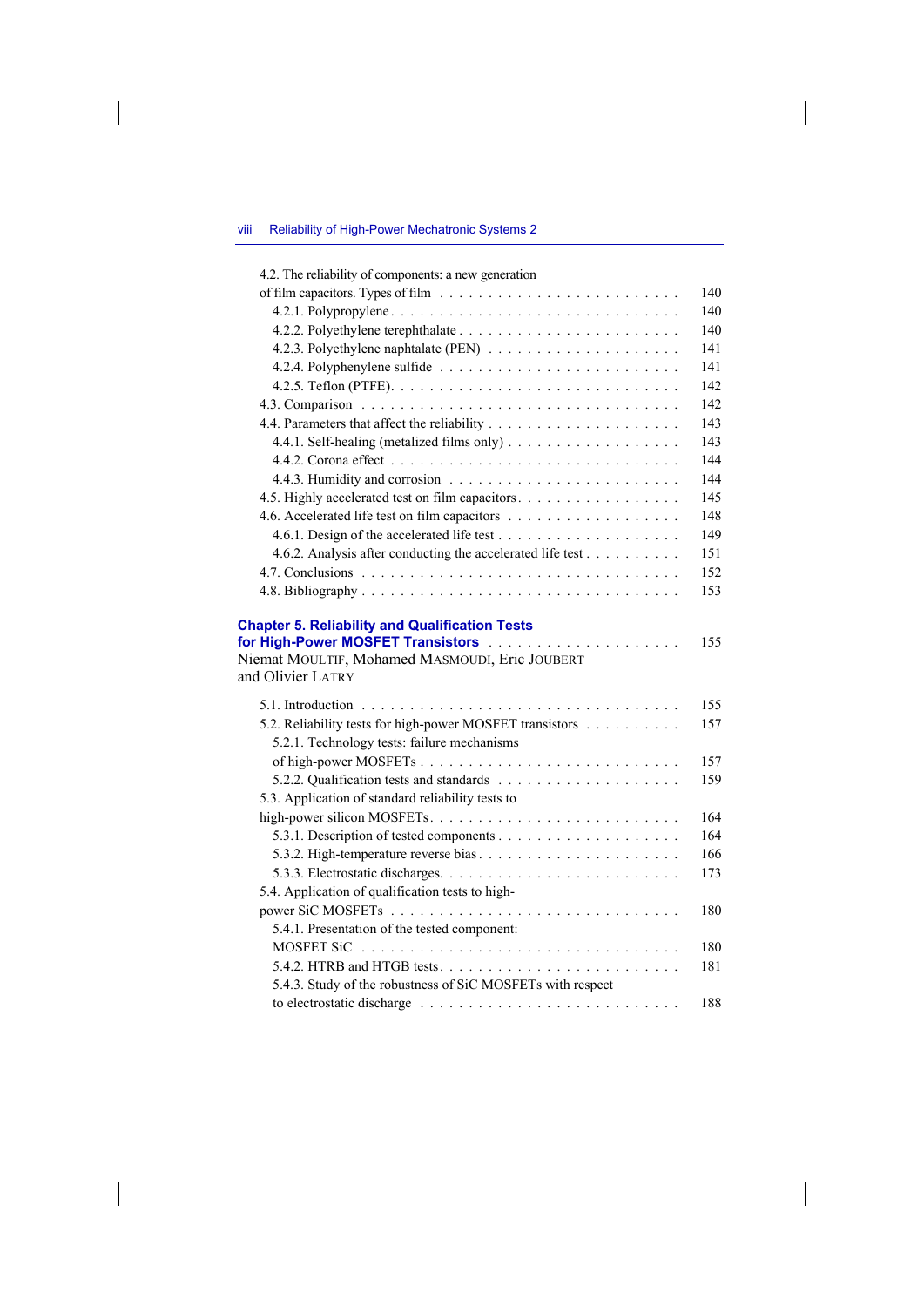| Contents | IX |
|----------|----|
|          |    |

 $\overline{\phantom{a}}$ 

|                                                                                                                                                                                                                                                                                                                                                                                      | 193<br>195 |
|--------------------------------------------------------------------------------------------------------------------------------------------------------------------------------------------------------------------------------------------------------------------------------------------------------------------------------------------------------------------------------------|------------|
| <b>Chapter 6. Fault Diagnosis in a DC/DC Converter</b><br>Houcine CHAFOUK and Rihab El Houda THABET                                                                                                                                                                                                                                                                                  | 199        |
|                                                                                                                                                                                                                                                                                                                                                                                      |            |
|                                                                                                                                                                                                                                                                                                                                                                                      | 199        |
|                                                                                                                                                                                                                                                                                                                                                                                      | 202        |
|                                                                                                                                                                                                                                                                                                                                                                                      | 203        |
| 6.2.2. LPV model with bounded uncertainties                                                                                                                                                                                                                                                                                                                                          | 204        |
| 6.3. General-purpose methodology for determining                                                                                                                                                                                                                                                                                                                                     |            |
|                                                                                                                                                                                                                                                                                                                                                                                      | 205        |
|                                                                                                                                                                                                                                                                                                                                                                                      | 205        |
|                                                                                                                                                                                                                                                                                                                                                                                      | 208        |
|                                                                                                                                                                                                                                                                                                                                                                                      | 209        |
|                                                                                                                                                                                                                                                                                                                                                                                      | 2.14       |
| 6.3.5. Signature analysis: detection and location                                                                                                                                                                                                                                                                                                                                    | 2.14       |
|                                                                                                                                                                                                                                                                                                                                                                                      | 218        |
|                                                                                                                                                                                                                                                                                                                                                                                      | 218        |
|                                                                                                                                                                                                                                                                                                                                                                                      |            |
| <b>Chapter 7. Methodology and Physicochemical Characterization</b><br>Techniques Used for Failure Analysis in Laboratories [11] Thechniques Used for Failure Analysis in Laboratories                                                                                                                                                                                                | 221        |
| Morgane PRESLE, Daniel TRIAS and Sébastien BOILEAU                                                                                                                                                                                                                                                                                                                                   |            |
| $\overline{a}$ $\overline{b}$ $\overline{c}$ $\overline{c}$ $\overline{d}$ $\overline{c}$ $\overline{c}$ $\overline{d}$ $\overline{c}$ $\overline{c}$ $\overline{c}$ $\overline{c}$ $\overline{c}$ $\overline{c}$ $\overline{c}$ $\overline{c}$ $\overline{c}$ $\overline{c}$ $\overline{c}$ $\overline{c}$ $\overline{c}$ $\overline{c}$ $\overline{c}$ $\overline{c}$ $\overline{$ | $\sim$     |

 $\begin{array}{c} \hline \end{array}$ 

|                                                                                                                                                                                                                     | 22.1 |
|---------------------------------------------------------------------------------------------------------------------------------------------------------------------------------------------------------------------|------|
| 7.2. Failure analysis of electronic components                                                                                                                                                                      | 222  |
|                                                                                                                                                                                                                     | 222  |
|                                                                                                                                                                                                                     | 223  |
|                                                                                                                                                                                                                     | 224  |
|                                                                                                                                                                                                                     | 225  |
| 7.3. Experimental techniques of physicochemical analysis                                                                                                                                                            | 227  |
|                                                                                                                                                                                                                     | 227  |
|                                                                                                                                                                                                                     | 230  |
|                                                                                                                                                                                                                     | 239  |
|                                                                                                                                                                                                                     | 240  |
| <b>Chapter 8. Reliability Study of High-Power Mechatronic</b><br><b>Components by Spectral Photoemission Microscopy [1] Allen Lines and Schools</b><br>Niemat MOULTIF, Alexis DIVAY, Eric JOUBERT and Olivier LATRY | 241  |
|                                                                                                                                                                                                                     |      |

| 8.2. Conventional techniques for locating faults 243 |  |
|------------------------------------------------------|--|
|                                                      |  |